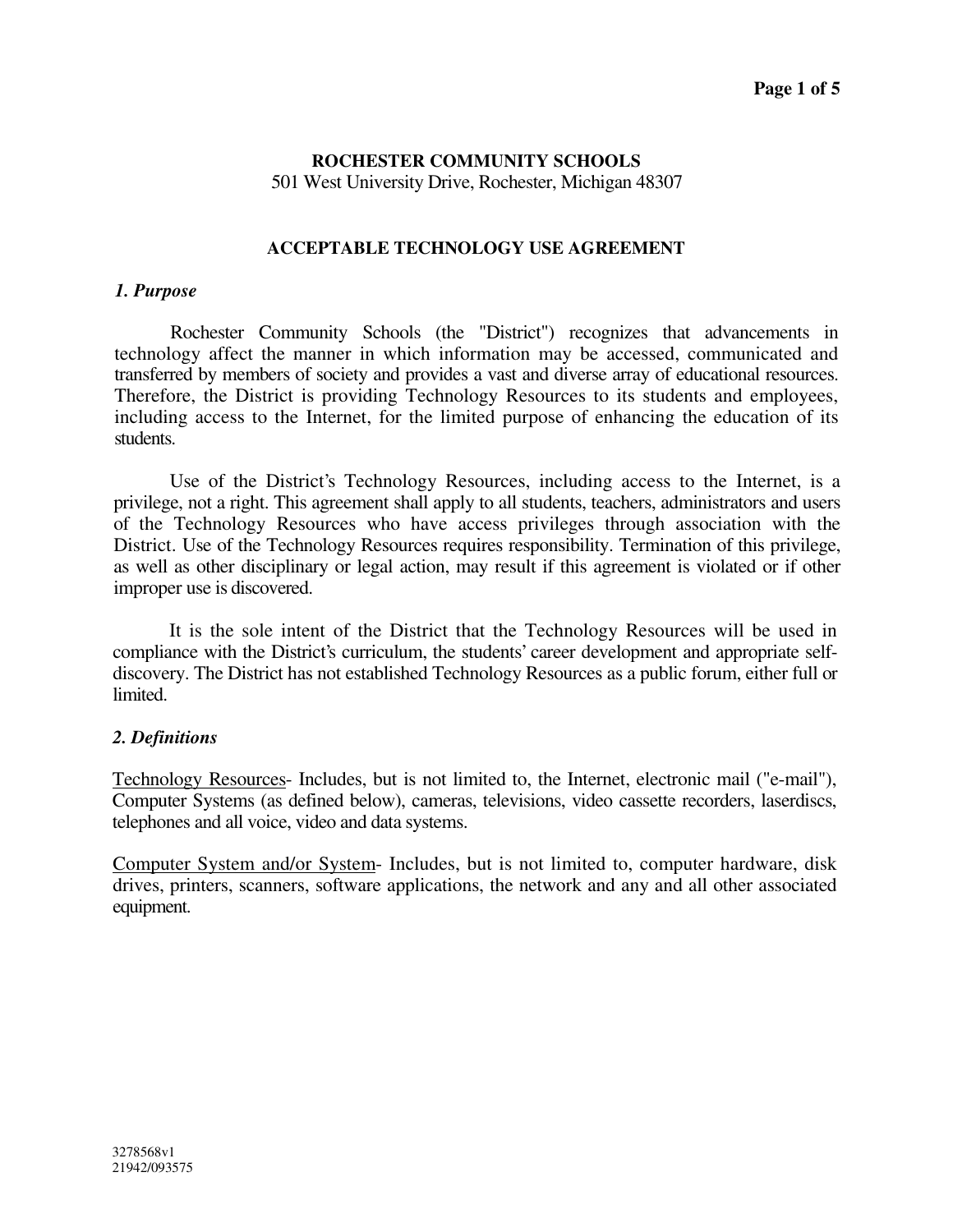# *3. System Security*

System security shall be protected through the use of passwords. Each user is responsible for maintaining the privacy of his/her password to avoid unauthorized access and/or inappropriate use. Passwords will be assigned only after the appropriate Use Agreement has been executed and submitted to the building Media Specialist and/or building Administrator. To protect the integrity of the System, the following guidelines shall be followed:

- 1. Users shall not reveal their passwords to another individual.
- 2. Users are not to use a computer that has been logged in under another user's name.
- 3. Users shall immediately notify the District if a security problem is suspected or identified.

# *4. Appropriate Use of Technology Resources*

The District's Technology Resources shall only be used to access information related to the District's curriculum. The District's curriculum shall include, by way of demonstration and not limitation, a student's course work, a teacher's instructional program, and an administrator's duties.

# **5.** *Prohibited Activities and Inappropriate Use of Technology Resources*

Students, employees, administrators and all other users of the District's Technology Resources are required to use the Technology Resources in an ethical and responsible manner.

Students are prohibited from engaging in the following activities:

- 1. Revealing personal information, such as name, address, telephone number, social security number, driver's license number, credit card numbers, pictures, etc. over the Internet or e-mail.
- 2. Agreeing to meet with someone that he/she has met on the Internet or through e-mail without his/her parent's prior written approval and participation.

All individuals using the District's Technology Resources are prohibited from engaging in the following activities:

- 1. Retrieving, viewing, obtaining, copying, or sending obscene, pornographic, abusive, threatening, criminal, or otherwise harmful materials. This shall include disturbing, threatening or harassing other users and persons on other computer systems by sending unwanted e-mail or by other means.
- 2. Retrieving, viewing, obtaining, or sending discriminatory or harassing materials. This does not apply to materials gathered which relate to the District's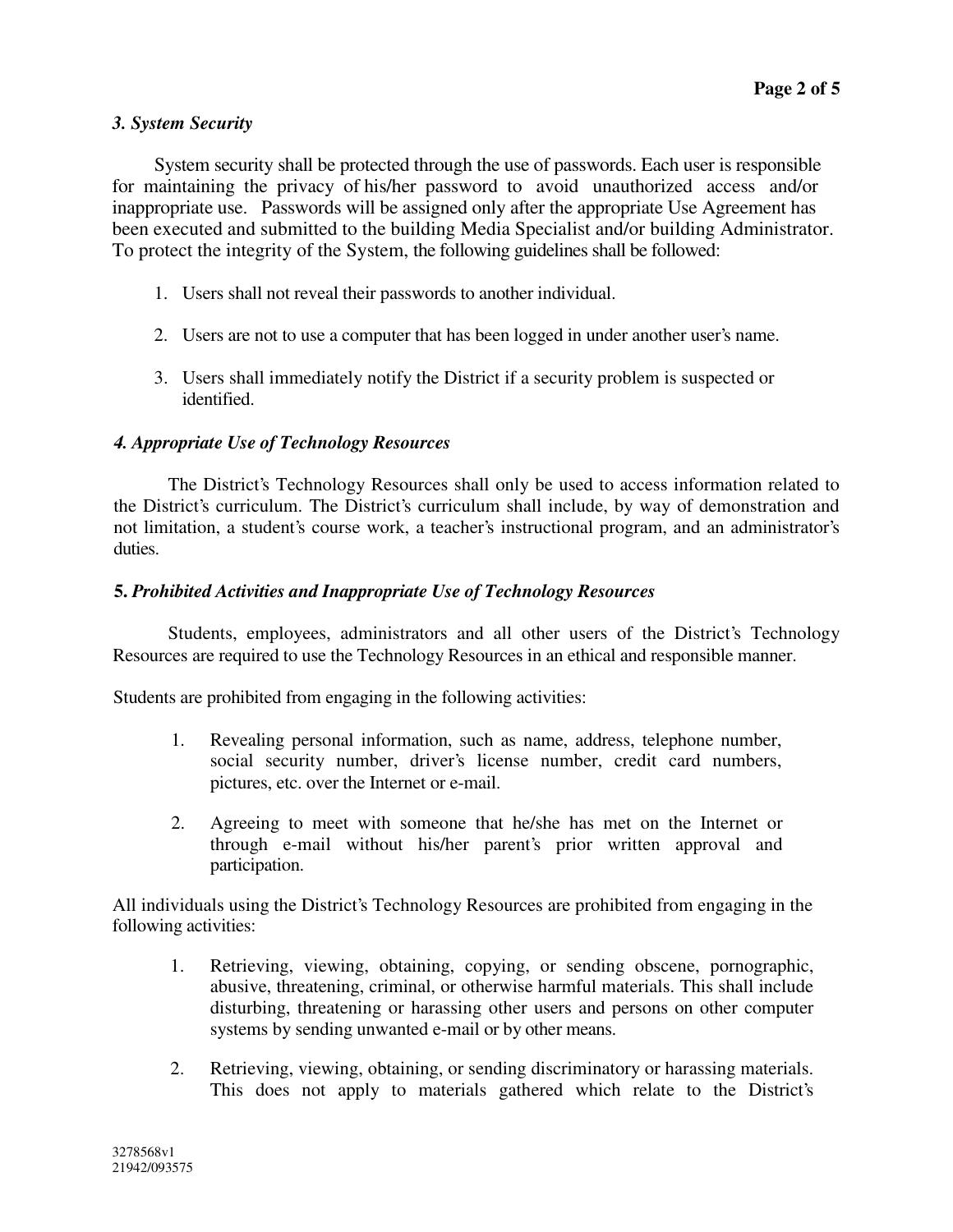curriculum.

- 3. Playing games, visiting chat rooms or otherwise using the Technology Resources for non-academic activities.
- 4. Taking of supplies such as paper, printer ribbons, toner, and writeable media that are provided by the District.
- 5. Use of the Technology Resources for fraudulent or unauthorized copying, communication or modifications of materials in violation of copyright laws.
- 6. Invading the privacy of another user, including attempts to gain unauthorized access by using the password or account of another individual, forging e-mail messages or otherwise impersonating another user. This shall also include copying, changing, reading, or using files in another user's area without that user's permission.
- 7. Giving, lending, copying or selling copies of software on the District's Computer System unless authorized by the District.
- 8. Attempting to gain or actually gaining unauthorized access to the District's Computer System, programs or equipment.
- 9. Downloading or uploading information onto the hard drive of a District computer. This shall also include installation of software not approved by the District.
- 10. Using the Technology Resources for commercial or for-profit purposes.
- 11. Using the Technology Resources for personal or private business, product advertisement, fundraising, campaigning, or political lobbying.
- 12. Removal, destruction, deletion, modification, alteration, abuse or damage to/of the District's Computer System, its hardware or software, regardless of whether the District owns or leases the hardware or software. Tampering with the District's Computer System and/or software applications will be considered vandalism, destruction, and defacement of school property whether the District owns or leases the property. Tampering with includes removing, damaging, deleting, modifying or altering computer hardware or software applications.
- 13. Infiltration, or "hacking," into any computer system or file, including the District's Computer System.
- 14. Attempting to access or actually accessing materials or files that the individual knows or reasonably believes may negatively affect the integrity of the District's Technology Resources and/or Computer System.
- 15. Sending obscene, profane, lewd, vulgar, or inflammatory language or messages.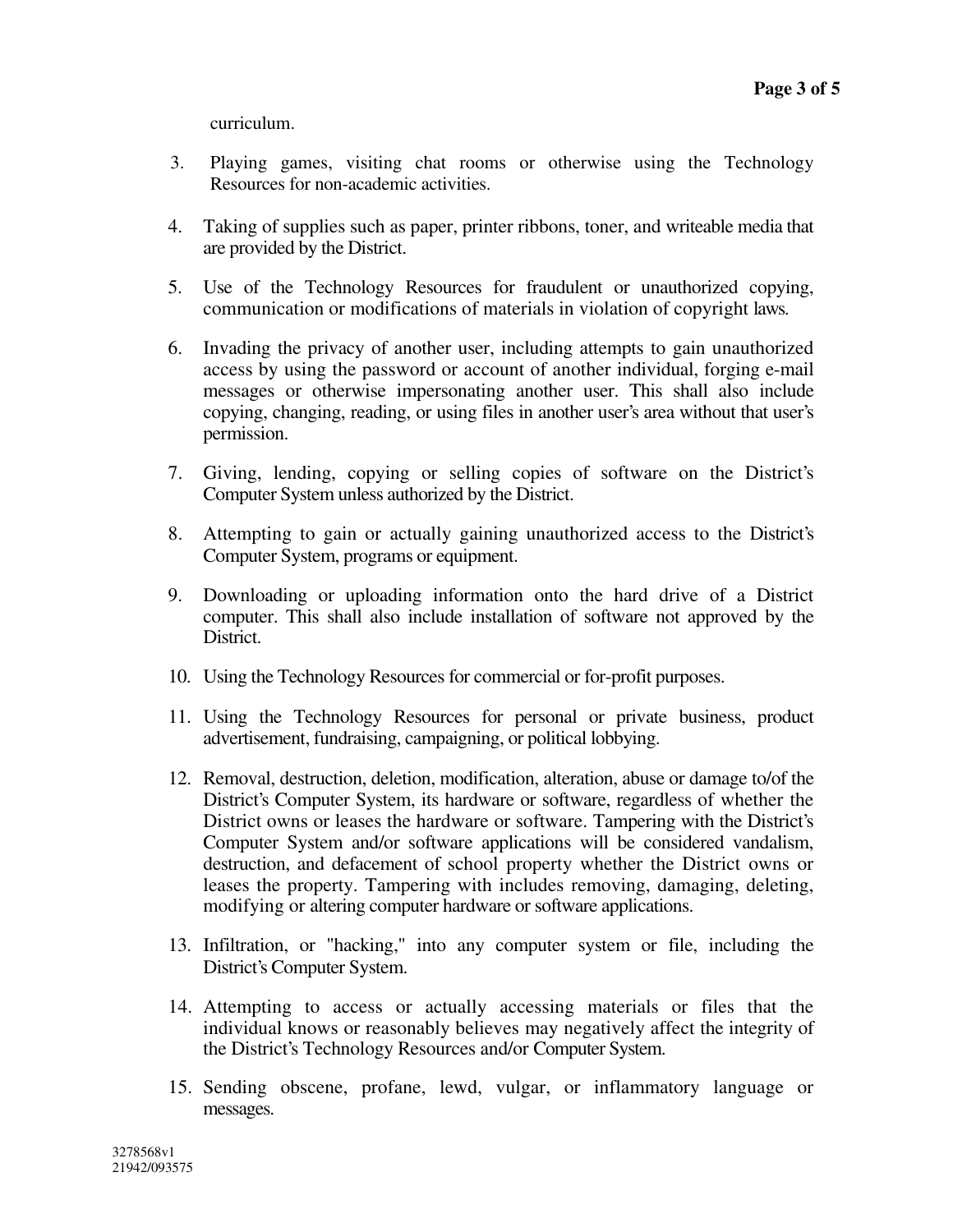16. Uploading, downloading, creating or intentionally spreading computer viruses.

# *6. Consequences for Illegal and/or Inappropriate Use*

The use of the District's Technology Resources for illegal or inappropriate use or in support of such activity is strictly prohibited. Illegal activity is defined as any activity that violates federal, state, or local law and regulations. Inappropriate activity is defined as any activity that violates this agreement or the intended use of the Technology Resources. Violation of this agreement by any individual may result in temporary or permanent suspension of Internet and/or e-mail privileges, as well as further disciplinary measures, as provided for by the Code of Responsible Behavior and Student Conduct or legal action.

All individuals using the Technology Resources of the District shall be responsible for damages to the Computer System, equipment and software resulting from deliberate or willful acts. Illegal use of the network, intentional deletion or damage of files or data belonging to others, copyright violations, or theft of services will be reported to the appropriate legal authorities for possible prosecution.

# **7.** *Rights and Responsibilities of the District*

The District reserves the right to monitor any and all activity involving the Technology Resources including, but not limited to, searching data or e-mail stored on all District-owned Technology Resources at any time and for any reason. As such, users of the Technology Resources have no right of privacy in such data. The District reserves the right to terminate or modify, in full or in part, the Technology Resources offered by the District. The District further reserves the right to terminate the privilege of any user to access the Computer System on its own authority, so long as such decision is not in conflict with any master agreement.

# *8. Procedures*

All users of the Internet and e-mail shall follow the "Procedures for Electronic Information Access and Use" attached hereto as **Appendix A** and incorporated herein by reference.

# *9. Disclaimer*

The District will make every effort to provide appropriate technology resources and services, however, the District makes no warranties of any kind, whether expressed or implied, for the Technology Resources it is providing. The District shall not be responsible for any damages incurred by a user of the Technology Resources, including loss of data resulting from delays, non-deliveries, mis-deliveries, or service interruptions. The District does not endorse or guarantee the accuracy or quality of information obtained via the Internet or electronic mail.

In no event shall the District be liable for any damages (whether direct, indirect, special or consequential) arising out of the use of the Internet, accuracy or correctness of databases or information contained herein, or related directly or indirectly to any failure or delay of access to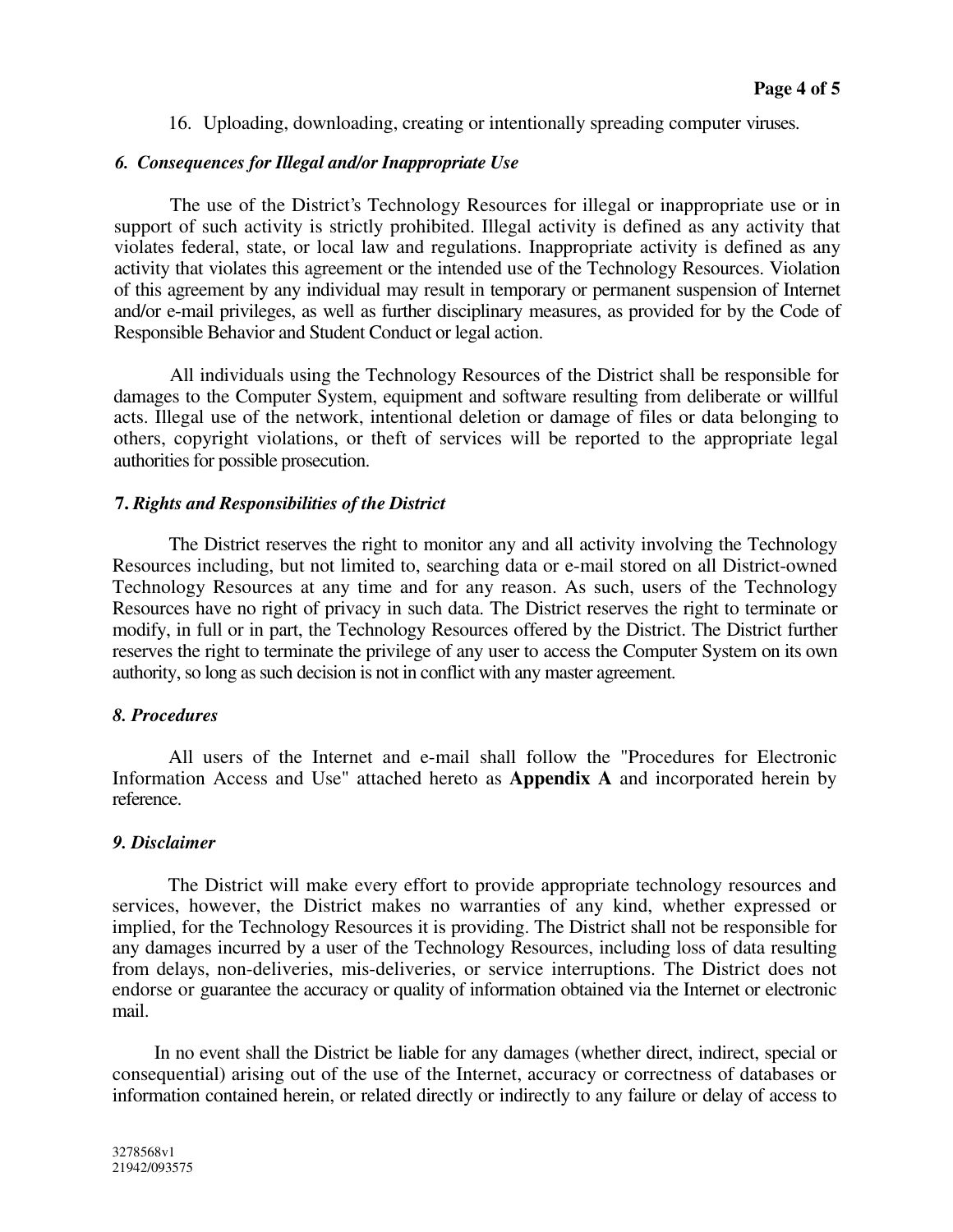the Internet or other network application.

# *10. Use Agreements*

All users of the District's Technology Resources are required to execute the appropriate Use Agreement. The following agreements are attached hereto:

| Appendix A | Procedures for Electronic Information Access and Use                                                |
|------------|-----------------------------------------------------------------------------------------------------|
| Appendix B | Student Authorization Form (Students 18 years of age or older)                                      |
| Appendix C | Parent/ Legal Guardian Authorization Form (Middle and High School)<br>Students under the age of 18) |
| Appendix D | Parent/Legal Guardian Authorization Form (Elementary School Students)                               |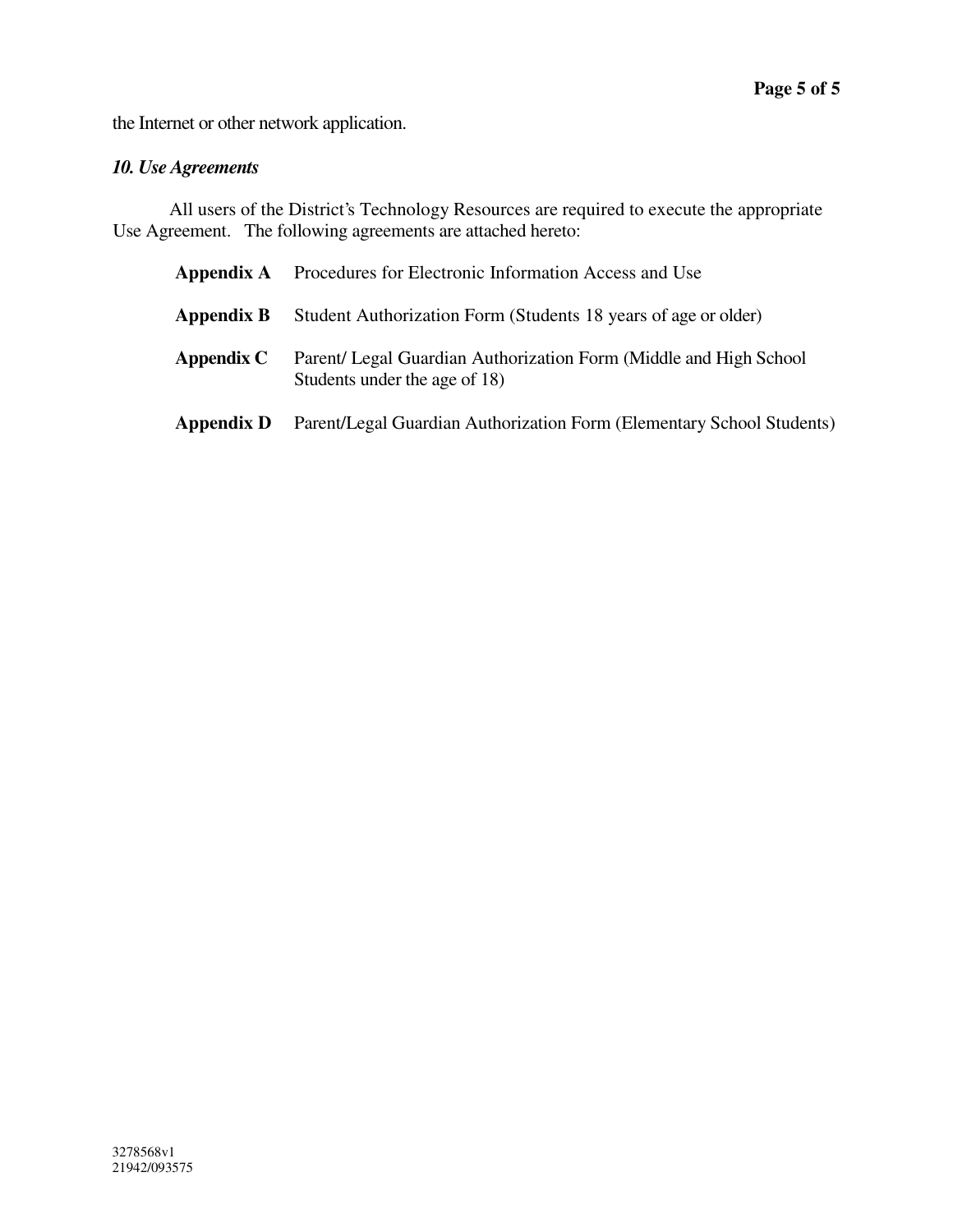# *APPENDIX A*

# **ROCHESTER COMMUNITY SCHOOLS PROCEDURES FOR ELECTRONIC INFORMATION ACCESS AND USE**

The following procedures govern the use of the Technology Resources, including the Internet, electronic mail ("e-mail") and web page publishing in the Rochester Community Schools (the "District"). The use of the Technology Resources for web page publishing in the District is also governed by the District's Web Page Development Policy.

- 1. All use of the Internet and Technology Resources must be in support of education and research and consistent with the purposes of the District.
- 2. The Internet shall be used to support the District's curriculum, the educational community, projects between schools, communication and research for District students, teachers, administrators and residents.
- 3. The Internet and Technology Resources shall not be used for illegal activity, for profit purposes, lobbying, advertising, transmitting offensive materials, hate mail, discriminating remarks, or obtaining obscene or pornographic material.
- 4. Users shall not intentionally seek information, obtain copies of, or modify files, other data or passwords belonging to other users, or misrepresent other users on the Internet.
- 5. Use of District Technology Resources or the Internet for fraudulent or illegal copying, communication, taking or modification of material in violation of law is prohibited and will be referred to federal authorities. Such action is also governed by the District's Copyright Policy.
- 6. Downloading of or use of unauthorized games, programs, files or other electronic media is prohibited.
- 7. The illegal use of copyrighted software is prohibited by this Agreement, by federal law and by the District's Copyright Policy.
- 8. The Technology Resources shall not be used to disrupt the work of others; hardware or software shall not be destroyed, modified or abused in any way.
- 9. The user shall be responsible for any and all damages to the Technology Resources, Computer Systems and software resulting from his/her deliberate or willful acts.
- 10. Intentionally altering the files and/or the hardware on District computers will be viewed as vandalism.
- 11. Passwords are to be used only by the authorized owner of the password for the authorized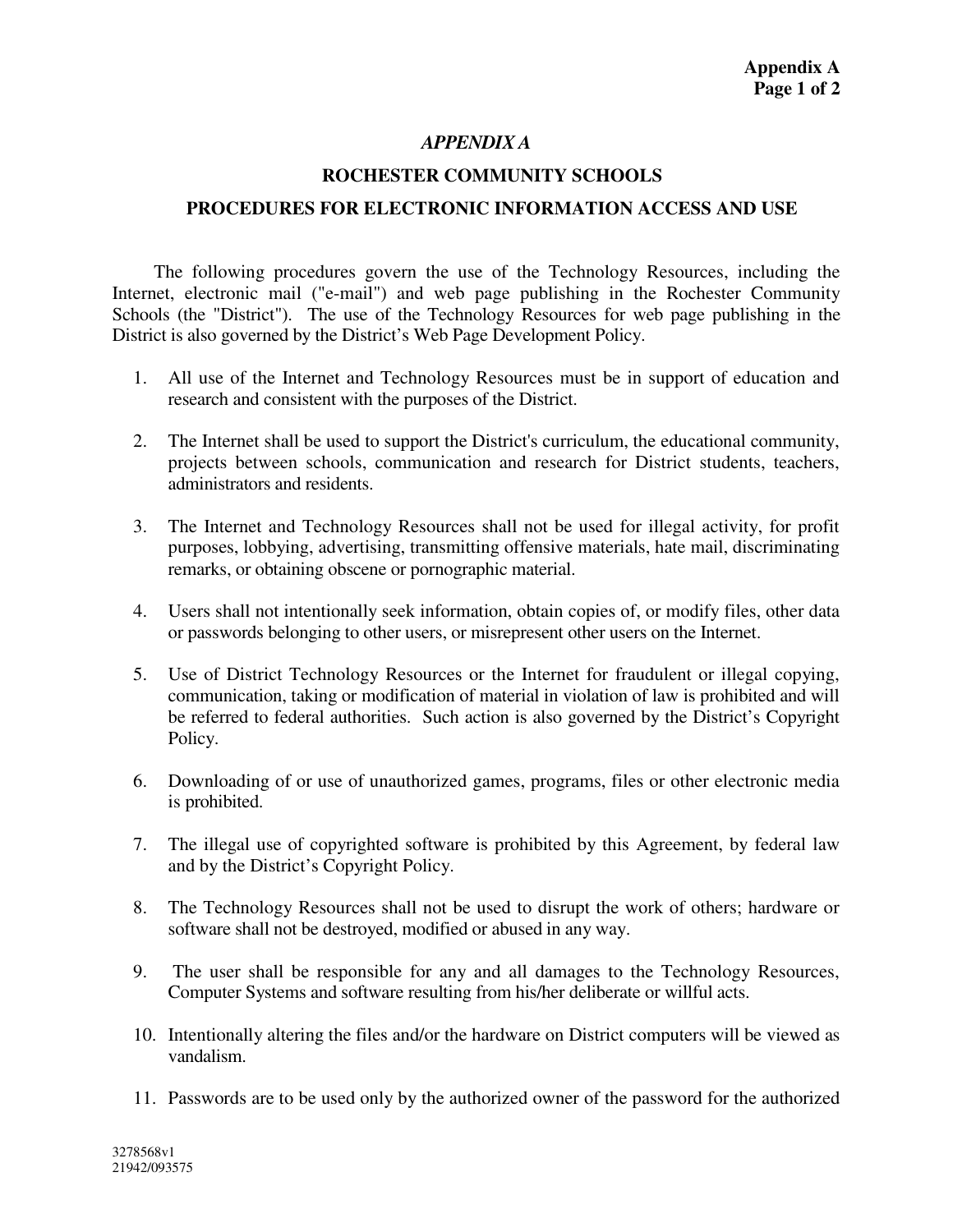purpose.

- 12. Malicious use of any technology to develop programs that harass other users or infiltrate a computer or network and/or damage the software components of a computer of the Technology Resources is prohibited.
- 13. Messages sent via e-mail must be written keeping in mind that persons receiving the e-mail messages may forward the messages to others or post them on electronic bulletin board systems for anyone to read. Therefore, the messages must not contain profanity, obscene comments, sexually explicit material, expressions of bigotry, racism or hate. They also should not contain personal information you would not want made available to strangers such as your name, address or phone number.
- 14. The content and maintenance of a user's electronic mailbox is the user's responsibility.
	- a. Check e-mail regularly and remain within your limited disk quota.
	- b. Delete unwanted messagesimmediately since they take up disk storage.
	- c. Keep messages remaining on your electronic mailbox to a minimum.
	- d. E-mail messages can be downloaded or extracted to files, then to disk, for future reference,
	- e. Never assume that your e-mail can be read by no one except yourself; others may be able to read or access your mail.
- 15. The District has sole discretion to terminate the availability of Internet access, so long as such decision is based upon just cause.
- 16. The District reserves the right to make determinations as to whether specific uses of its Technology Resources are consistent with the District's Acceptable Technology Use Agreement.
- 17. The District reserves the right to monitor and keep records of Internet use and to monitor fileserver space utilization by users.
- 18. The District reserves the right to terminate a user's privilege to access the Technology Resources to prevent further unauthorized activity as specified in this document.
- 19. Failure to follow the procedures listed above may result in termination of the users privilege to access the Technology Resources of the District. In addition, the user may be subject to other disciplinary or legal action.
- 20. Parents or guardians of users under the age of eighteen have the right to revoke their student's user account.
- 21. Any and all web pages representing the District shall be posted only on the District's server and shall be designed and published in accordance with rules promulgated by the District's Web Page Development Policy.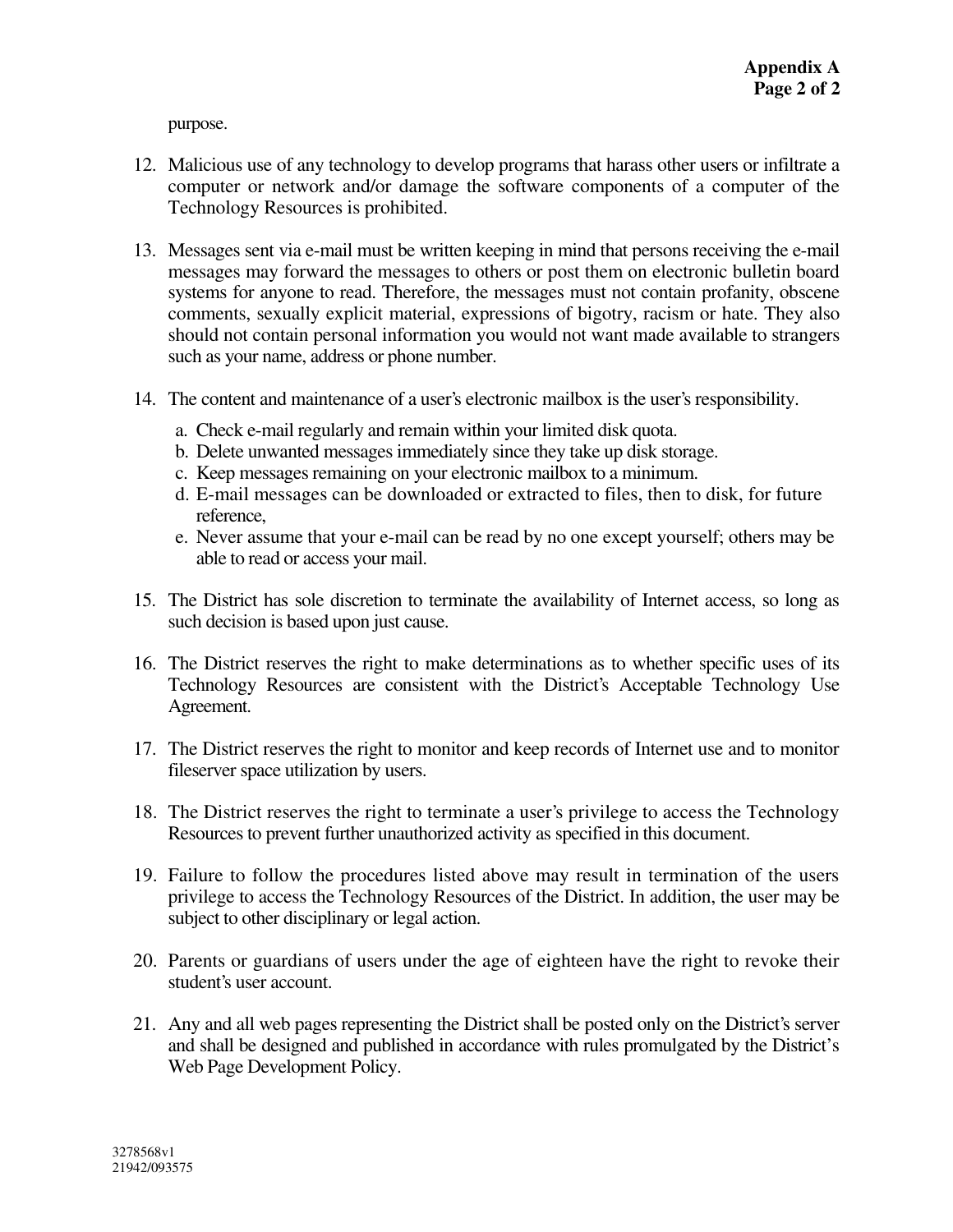## *APPENDIX B*

## **ROCHESTER COMMUNITY SCHOOLS TECHNOLOGY RESOURCES USE AGREEMENT**

## **Student Authorization Form (Students 18 Years of Age or Older)**

#### **1. Introduction**

Rochester Community Schools (the "District") believes that the Internet offers unique resources for students, administrators and teachers. The District's goal in providing Internet access as well as other Technology Resources to students and staff is to promote educational excellence by facilitating resource sharing, innovation, and communication. All District Technology Resource users are required to sign this Technology Resources Use Agreement ("Agreement") and to abide by the terms and conditions of the District's Acceptable Technology Use Agreement. The District does not authorize any use of the Technology Resources which are not conducted in strict compliance with this Agreement and the District's Acceptable Technology Use Agreement. Your signature below indicates that you have read the terms and conditions of this Agreement carefully and understand their significance.

#### **2. Student Access to Inappropriate Online Material**

While access to the Internet by way of the District's Technology Resources shall be administered by a teacher or by other District personnel, the District may not be able to technologically limit access to only those online services that have been authorized for study and research.

Thus, students may be able to access information and communicate with people on the Internet that the District has not authorized for educational purposes. Also, by participating in the use of the Internet, students may intentionally or unintentionally gain access to information and communications that they find inappropriate, offensive, controversial, or otherwise objectionable. By executing this Agreement you assume the risks spelled out in this paragraph.

#### **3. Discipline**

Students who violate the District's Acceptable Technology Use Agreement and/or this Agreement may have their use privileges suspended or revoked, or may be subject to other disciplinary measures, as provided for by the Code of Responsible Behavior and Student Conduct, or legal action.

#### **4. Student Acknowledgement and Release**

I have read the Acceptable Technology Use Agreement and this Technology Resources Use Agreement and I understand my responsibilities. I also consent to and understand that District staff may monitor my electronic communications, including logs showing my Internet access, e-mail, and downloaded files.

If I commit any violation, my privileges to use the District Technology Resources may be terminated, and other disciplinary action may be taken. I hereby release the District as well as all school teachers, administrators, and adult volunteers from any claims arising out of my violation of, or conduct inconsistent with, the Acceptable Technology Use Agreement, including, but not limited to, materials I may download or relationships I may establish with people online.

I also hereby agree to indemnify the District as well as all school teachers, administrators, and adult volunteers from any claims arising out of my violation of, or conduct inconsistent with, the Acceptable Technology Use Agreement, made by third parties and whether such claims arise from Internet use performed on District Technology Resources through school accounts or personal computers through personal accounts.

#### Finally, I agree to report any misuse of District Technology Resources, including the Internet, by other students to **my teacher or systemadministrator.**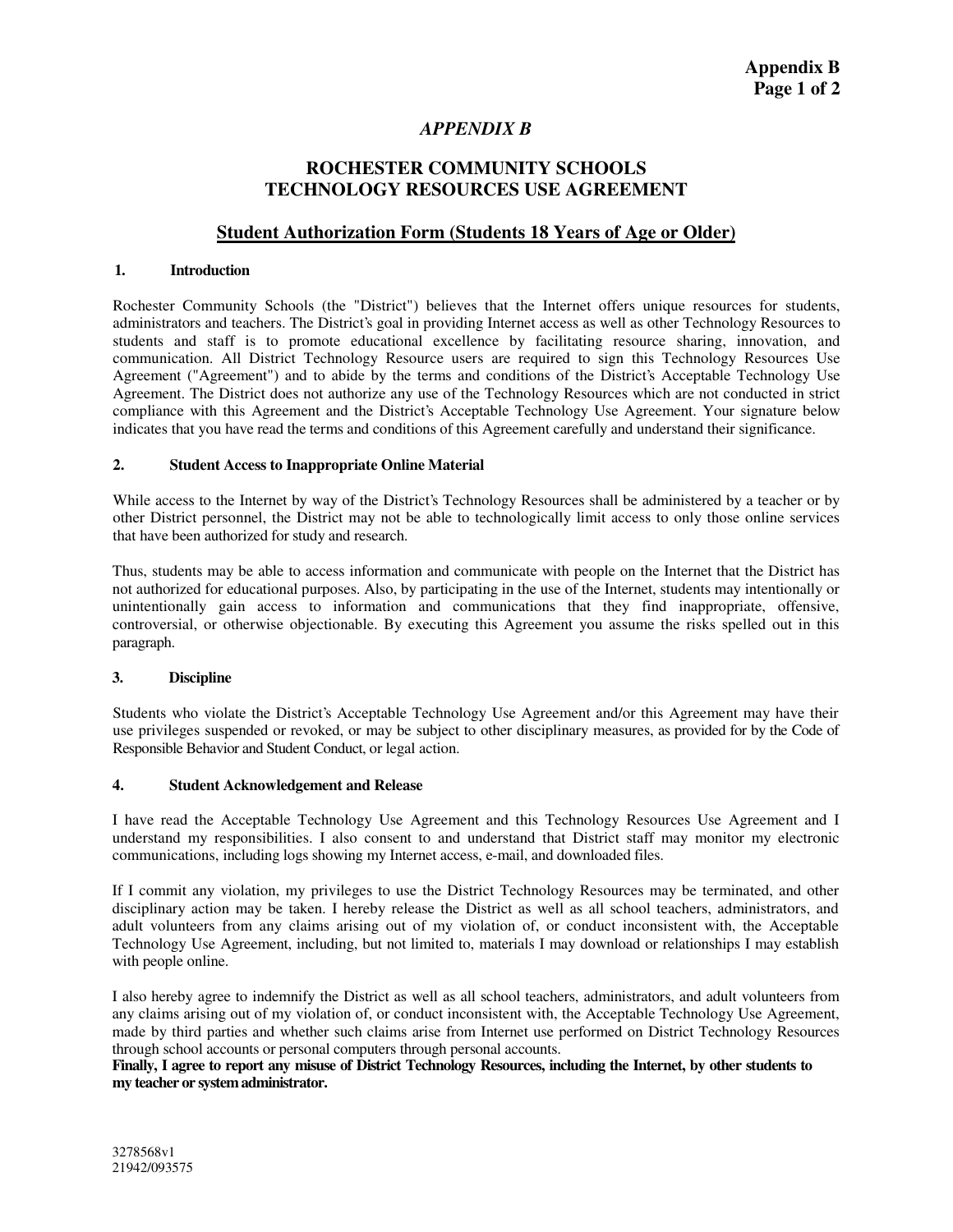# *APPENDIX C*

## **ROCHESTER COMMUNITY SCHOOLS TECHNOLOGY RESOURCES USE AGREEMENT**

## **Parent Authorization Form (Middle and High School Students Under Age 18)**

### **1. Introduction**

Rochester Community Schools (the "District") believes that the Internet offers unique resources for students, administrators and teachers. The District's goal in providing Internet access as well as other Technology Resources to students and staff is to promote educational excellence by facilitating resource sharing, innovation, and communication. All District Technology Resource users are required to sign this Technology Resources Use Agreement ("Agreement") and to abide by the terms and conditions of the District's Acceptable Technology Use Agreement. The District does not authorize any use of Technology Resources which are not conducted in strict compliance with this Agreement and the District's Acceptable Technology Use Agreement. Your signature below indicates that you have read the terms and conditions of this Agreement carefully and understand their significance.

#### **2. Student Access to Inappropriate Online Material; Assumption of Risk by Parent**

While access to the Internet by way of the District's Technology Resources shall be administered by a teacher or by other District personnel, the District may not be able to technologically limit access to only those online services that have been authorized for study and research.

Thus, students may be able to access information and communicate with people on the Internet that the District has not authorized for educational purposes. Also, by participating in the use of the Internet, students may intentionally or unintentionally gain access to information and communications that they or their parents or guardians find inappropriate, offensive, controversial, or otherwise objectionable. By consenting, with your signature below, to allow your child to use the Internet, you assume the risks spelled out in this paragraph.

## **3. Discipline**

Students who violate the District's Acceptable Technology Use Agreement and/or this Agreement may have their use privileges suspended or revoked, or may be subject to other disciplinary measures, as provided for by the Code of Responsible Behavior and Student Conduct, or legal action.

## **4. Student Acknowledgement and Release**

I have read the Acceptable Technology Use Agreement and this Technology Resources Use Agreement and I understand my responsibilities. I also consent to and understand that District staff may monitor my electronic communications, including logs showing my Internet access, e-mail, and downloaded files.

If I commit any violation, my privileges to use the District Technology Resources may be terminated, and other disciplinary action may be taken.

Finally, I agree to report any misuse of District Technology Resources, including the Internet, by other students to my teacher or system administrator.

#### **5. Parent/Guardian Acknowledgement and Release**

As the parent(s)/guardian(s) of the student named above, I/we have read this Technology Resources Use Agreement and discussed it with my/our child. I/We understand that access to the District's Technology Resources is a privilege designated for educational purposes. I/We hereby give permission to the District to open an Internet account for my/our child and certify that information contained in this Agreement is correct. I/We consent to and understand that District staff may monitor my/our child's electronic communications, including e-mail and files that he/she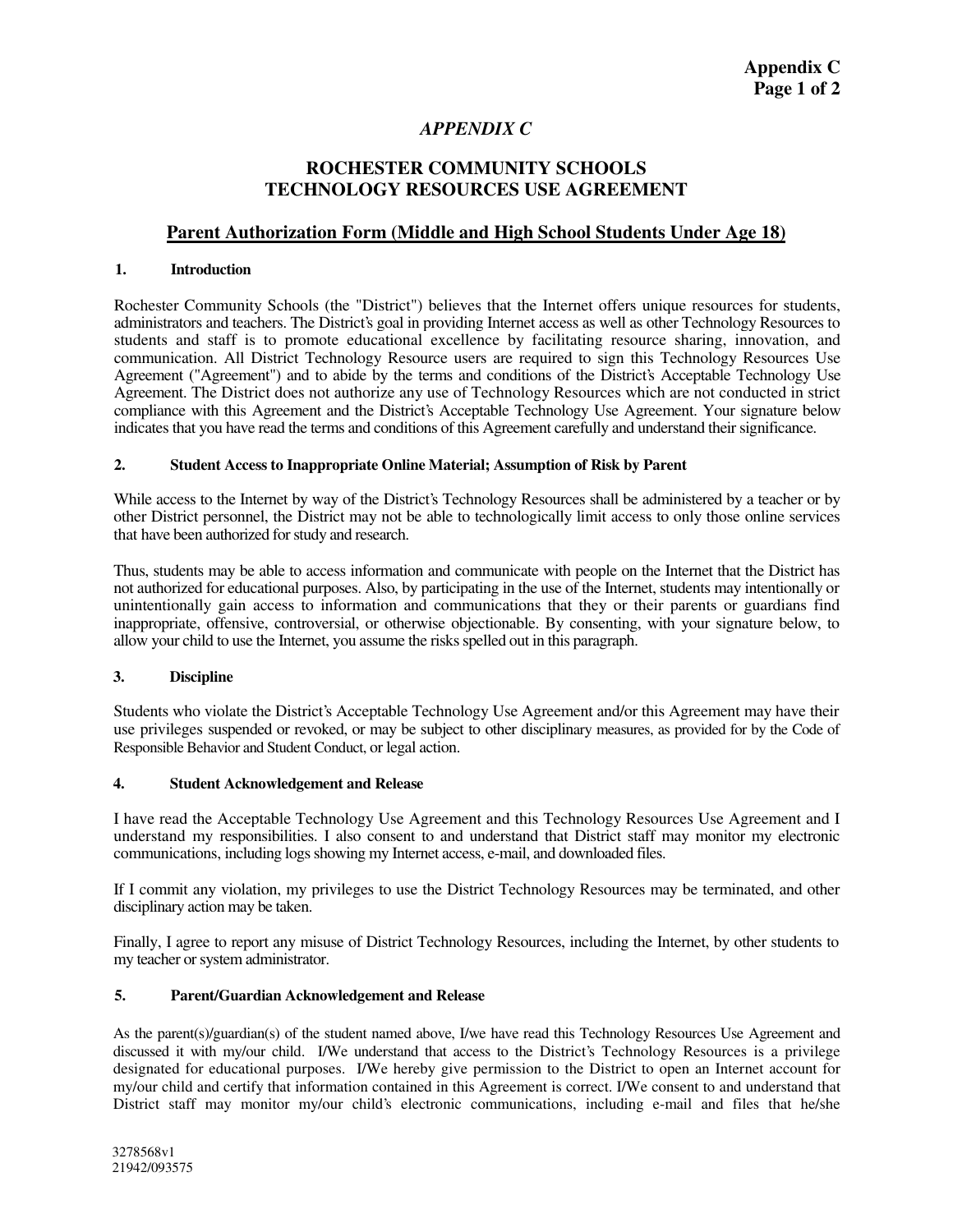downloads. I/We hereby release, in both my/our personal capacity, and as guardian of my/our child, the District as well as all school teachers, administrators, and adult volunteers, from any claims arising out of my/our child's violation of, or conduct inconsistent with, the Acceptable Technology Use Agreement, including, but not limited to, claims arising from materials my/our child may download or relationships he/she may establish with people online, whether such claims arise from Internet use performed on District Technology Resources through school accounts or personal computers through personal accounts.

I/We also hereby agree to indemnify the District as well as all school teachers, administrators, and adult volunteers from any claims arising out of my/our child's violation of, or conduct inconsistent with, the Acceptable Technology Use Agreement, made by third parties and whether such claims arise from Internet use performed on District Technology Resources through school accounts or personal computers through personal accounts.

| Signature of parent/guardian:  | Date: |
|--------------------------------|-------|
| Print name of parent/guardian: |       |
| Signature of parent/guardian:  | Date: |

Print name of parent/guardian: *\_\_\_\_\_\_\_\_\_\_\_\_\_\_\_\_\_\_\_\_\_\_\_\_\_\_\_\_\_\_\_*

## *(If you do NOT wish to consent to Acceptable Technology Use Agreement and/orthis Agreement, thereby preventing your child from having Internet access atschool, please sign below.)*

As the parent(s)/guardian(s) of this student, I/we have read the Acceptable Technology Use Agreement and this Technology Resources Use Agreement and hereby refuse access to the Technology Resources for the student named above.

| Signature of parent/guardian:  | Date: $\frac{1}{\sqrt{1-\frac{1}{2}}\cdot\frac{1}{2}}$                                                                                                                                                                                                                                                                                                                                                                                            |
|--------------------------------|---------------------------------------------------------------------------------------------------------------------------------------------------------------------------------------------------------------------------------------------------------------------------------------------------------------------------------------------------------------------------------------------------------------------------------------------------|
|                                |                                                                                                                                                                                                                                                                                                                                                                                                                                                   |
| Signature of parent/guardian:  | Date: $\frac{1}{\sqrt{1-\frac{1}{2}} \cdot \frac{1}{\sqrt{1-\frac{1}{2}} \cdot \frac{1}{\sqrt{1-\frac{1}{2}} \cdot \frac{1}{\sqrt{1-\frac{1}{2}} \cdot \frac{1}{\sqrt{1-\frac{1}{2}} \cdot \frac{1}{\sqrt{1-\frac{1}{2}} \cdot \frac{1}{\sqrt{1-\frac{1}{2}} \cdot \frac{1}{\sqrt{1-\frac{1}{2}} \cdot \frac{1}{\sqrt{1-\frac{1}{2}} \cdot \frac{1}{\sqrt{1-\frac{1}{2}} \cdot \frac{1}{\sqrt{1-\frac{1}{2}} \cdot \frac{1}{\sqrt{1-\frac{1}{2}}$ |
| Print name of parent/guardian: |                                                                                                                                                                                                                                                                                                                                                                                                                                                   |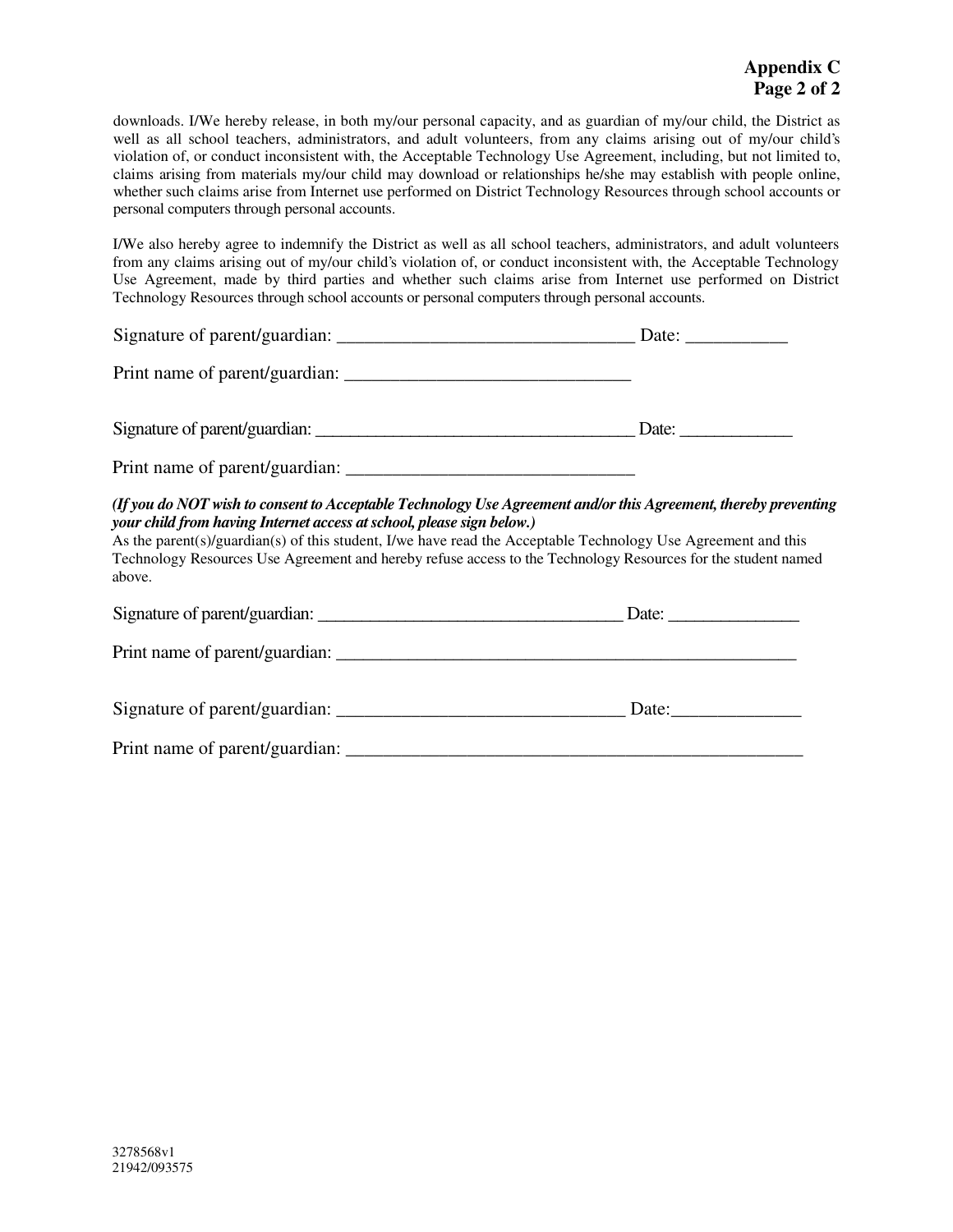## *APPENDIX D*

## **ROCHESTER COMMUNITY SCHOOLS TECHNOLOGY RESOURCES USE AGREEMENT**

## **Parent Authorization Form (Elementary School Student)**

#### **1. Introduction**

Rochester Community Schools (the "District") believes that the Internet offers unique resources for students, administrators, teachers and others. The District's goal in providing Internet access to students and staff is to promote educational excellence by facilitating resource sharing, innovation, and communication. All District Technology Resource users are required to sign this Technology Resources Use Agreement ("Agreement") and to abide by the terms and conditions of the District's Acceptable Technology Use Agreement. The District does not authorize any use of the Technology Resources which is not conducted in strict compliance with this Agreement and the District's Acceptable Technology Use Agreement. Your signature below indicates that you have read the terms and conditions of this Agreement carefully and understand their significance. Your signature below also indicates that you have explained to your child that he/she is expected to act in a responsible, efficient, ethical and legal manner. Specifically, you have explained to your child that he/she must abide by the following statements otherwise his/her privileges to use the school's equipment and/or access to the Internet may be revoked and he/she may face disciplinary actions as provided for by the Code of Responsible Behavior and Student Conduct or the applicable law.

The student will treat all technology equipment respectfully and with proper care.

The student will login only with his/her own computer ID.

The student will only utilize the Internet for school related projects and research.

#### **2. Student Access to Inappropriate Online Material; Assumption of Risk by Parent**

While access to the Internet by way of the District's Technology Resources shall be administered by a teacher or by other District personnel, the District may not be able to technologically limit access to only those online services that have been authorized for study and research.

Thus, students may be able to access information and communicate with people on the Internet that the District has not authorized for educational purposes. Also, by participating in the use of the Internet, students may intentionally or unintentionally gain access to information and communications that they or their parents or guardians find inappropriate, offensive, controversial, or otherwise objectionable. In addition, you understand that all information published on the Internet can be viewed and used by anyone. By consenting, with your signature below, to allow your child to use the Internet, you assume the risks spelled out in this paragraph.

## **3. Parent/Guardian Acknowledgement and Release**

As the parent(s)/guardian(s) of the student named above, I/we have read this Technology Resources Use Agreement and discussed it with my/our child. I/We understand that access to the District's Technology Resources is a privilege designated for educational purposes. I/We hereby give permission to the District to open an Internet account for my/our child and certify that information contained in this Agreement is correct. I/We consent to and understand that District staff may monitor my/our child's electronic communications, including e-mail and files that he/she downloads. I/We hereby release, in both my/our personal capacity, and as guardian of my/our child, the District as well as all school teachers, administrators, and adult volunteers, from any claims arising out of my/our child's violation of, or conduct inconsistent with, the Acceptable Technology Use Agreement, including, but not limited to, claims arising from materials my/our child may download or relationships he/she may establish with people online, whether such claims arise from Internet use performed on District Technology Resources through school accounts or